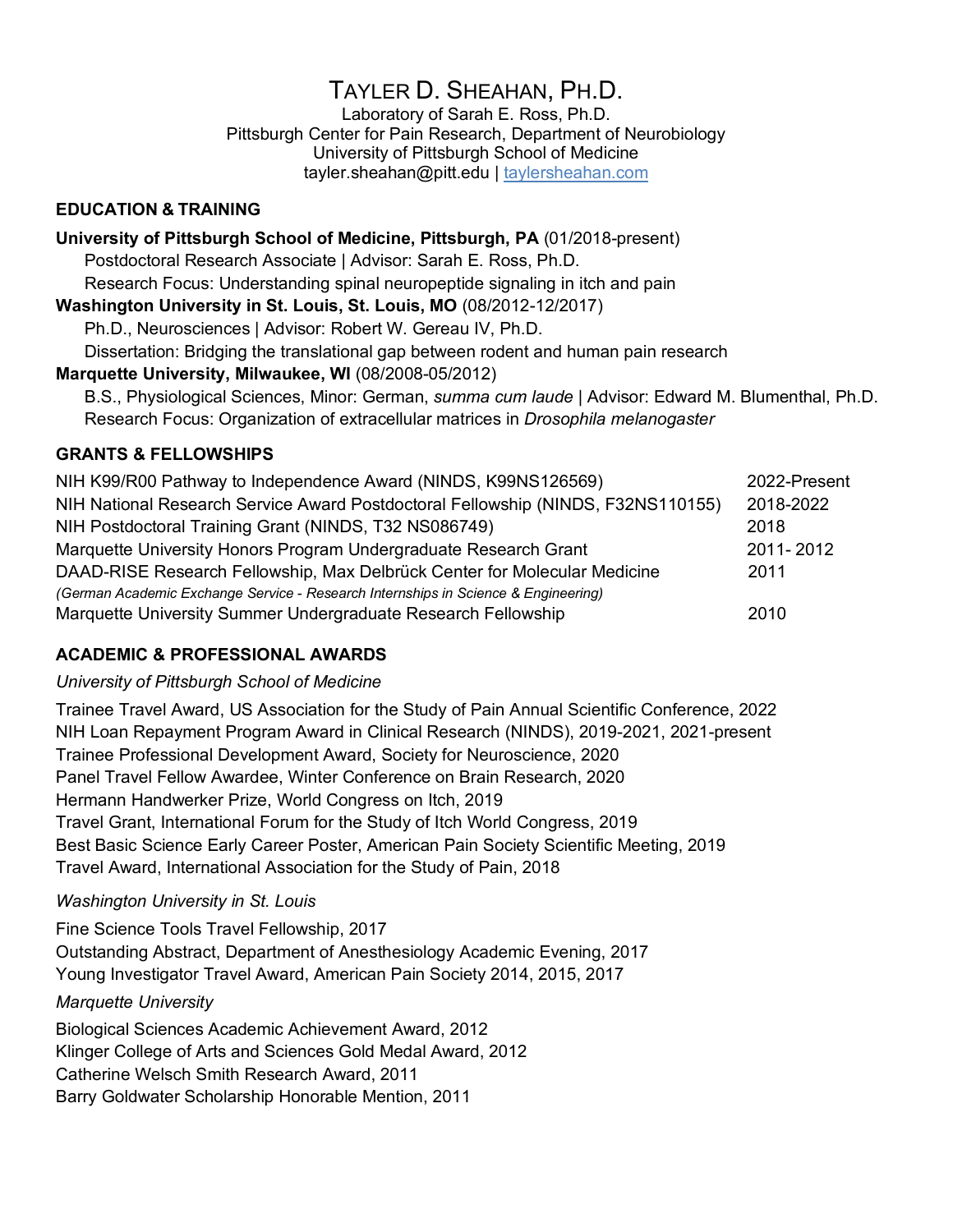## **PUBLICATIONS**

Warwick C, Cassidy C, Hachisuka J, Wright MC, Baumbauer KM, Adelman PC, Lee KH, Smith KM, **Sheahan TD**, Ross SE, Koerber HR (2021). *MrgprdCre* lineage neurons mediate optogenetic allodynia through an emergent polysynaptic circuit. Pain 162 (7) 2120-2131 doi: 10.1097/j.pain.0000000000002227.

**Sheahan TD**, Warwick CA, Fanien FG, Ross SE (2020). The neurokinin-1 receptor is expressed with gastrinreleasing peptide receptor in spinal interneurons and modulates itch. Journal of Neuroscience: 40(46):8816– 8830. doi:10.1523/JNEUROSCI.1832-20.2020.

**Sheahan TD**, Hachisuka J, Ross SE (2018). Small RNAs, but Sizable Itch: TRPA1 Activation by an Extracellular MicroRNA. Neuron: 99(3):421-422. doi:10.1016/j.neuron.2018.07.040.

Iadarola M, McMahon SB, Ross SE, **Sheahan TD**, Verhaagen J. Emerging Techniques in Basic Science and Translation. In: Gold MS, Pogatzki-Zahn EM, Wallace MS, eds. *Pain 2018: Refresher Courses: 17th World Congress on Pain*. Washington, DC: IASP Press; 2018:1-14.

Snyder LM, Chiang MC, Loeza-Alcocer E, Omori Y, Hachisuka J, **Sheahan TD**, Gale JR, Adelman PC, Sypek EI, Fulton SA, Friedman RL, Wright MC, Duque MG, Lee YS, Hu Z, Huang H, Cai X, Meerschaert KA, Nagarajan V, Hirai T, Scherrer G, Kaplan DH, Porreca F, Davis BM, Gold MS, Koerber HR, Ross SE (2018). Kappa opioid receptor distribution and function in primary afferents. Neuron 99 (6): 1274-1288. doi:10.1016/j.neuron.2018.08.044.

Shepherd AJ, Copits BA, Mickle AD, Karlsson P, Kadunganattil S, Haroutounian S, Tadinada SM, de Kloet AD, Valtcheva MV, McIlvried LA, **Sheahan TD**, Jain S, Ray PR, Usachev YM, Dussor G, Krause EG, Price TJ, Gereau RW, IV, Mohapatra DP (2018). Angiotensin II triggers peripheral macrophage-to-sensory neuron redox to elicit pain. Journal of Neuroscience 38(32): 7032-7057. doi:10.1523/JNEUROSCI.3542-17.2018.

**Sheahan TD**, Valtcheva MV, Pullen MY, McIlvried LA, Baranger DAA, Gereau RW, IV (2018). Metabotropic glutamate receptor 2/3 (mGluR2/3) activation suppresses TRPV1 sensitization in mouse, but not human sensory neurons. eNeuro*.* doi:10.1523/ENEURO.0412-17.2018.

**Sheahan TD**, Siuda ER, Bruchas MR, Shepherd AJ, Mohapatra DP, Gereau RW, IV, Golden JP (2017). Inflammation and nerve injury minimally affect mouse voluntary behaviors proposed as indicators of pain. Neurobiology of Pain 2:1-12. doi:10.1016/j.ynpai.2017.09.001.

Valtcheva MV, Copits BA, Davidson S, **Sheahan TD**, Pullen MY, McCall JG, Dikranian K, Gereau RW, IV (2016). Surgical extraction of human dorsal root ganglia from organ donors and preparation of primary sensory neuron cultures. Nature Protocols 11(10): 1877-1888. doi:10.1038/nprot.2016. PMID: 27606776.

**Sheahan TD**, Copits BA, Golden JP, Gereau RW, IV (2015). Voluntary Exercise Training: Analysis of Mice in Uninjured, Inflammatory, and Nerve-Injured Pain States. PLoS ONE 10(7): e0133191. doi:10.1371/journal.pone.0133191. PMCID: PMC4510282.

#### **MANUSCRIPTS IN PREPARATION**

Warwick C, Salsovic J, Hachisuka J, Smith KM, **Sheahan TD**, Chen H, Ibinson J, Koerber HR, Ross SE (2021). Population coding of central sensitization. bioRxiv:2021. 10.1101/2021.11.21.469166.

Madasu MK, Thang L V, Chilukuri P, Palanisamy S, Arackal JS, **Sheahan TD**, Foshage AM, Houghten RA, McLaughlin JP, McCall JG, Al-Hasani R (2020) Peripheral kappa opioid receptor activation drives cold hypersensitivity in mice. bioRxiv:2020.10.04.325118.

Hammarsten CC, Bord A, Shelton ME, Walicki MC, **Sheahan TD,** Golden JP, Gereau RW, IV, McCall JG. Unguided behavioral classification using persistent homology.

Valtcheva MV, Golden JP, **Sheahan TD**, Pullen MY, Vogt SK, Jain S, Davidson S, Gereau R, IV. Neurotrophic factors selectively modulate pruritogen responses in mouse, but not human, sensory neurons.

**Sheahan TD**, Korthauer LE, Blumenthal EM. The Drosophila drop-dead gene is required for eggshell integrity.

#### **ORAL PRESENTATIONS & SEMINARS**

"Putting the pieces together: Assembling itch spinal neuron networks" (selected symposium abstract). *US Association for the Study of Pain Annual Scientific Conference*, May 2022.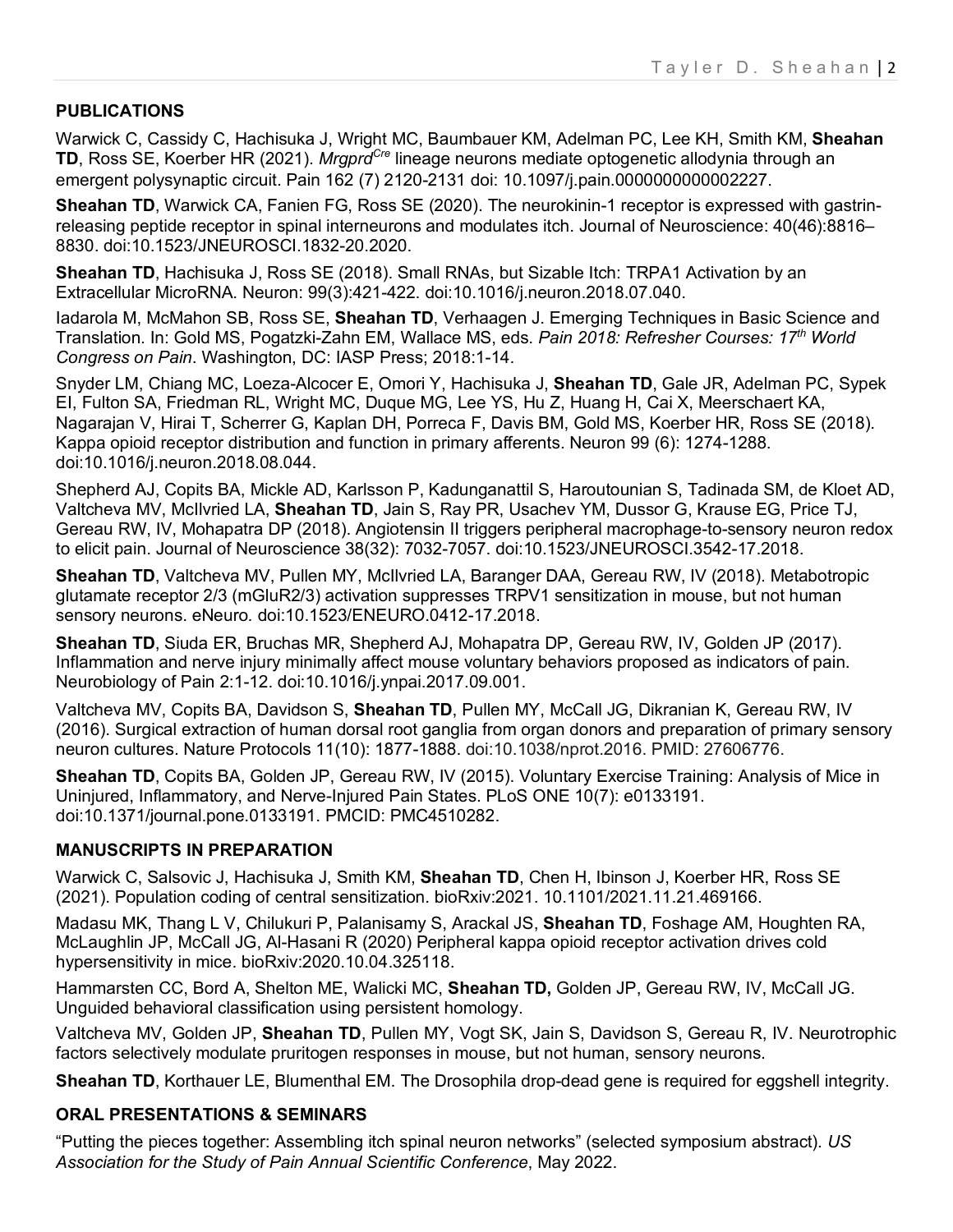"Unraveling the spinal coding of itch" (selected abstract). *US Association for the Study of Pain Annual Scientific Conference,* data blitz presentation, May 2022.

"Probing the cellular basis of kappa opioid receptor inhibition of itch and chemical pain" (selected abstract). *Kappa Therapeutics Conference*, April 2021.

"The neurokinin-1 receptor is expressed with gastrin-releasing peptide receptor in spinal interneurons and modulates itch" (invited speaker). *Pain Research Forum Seminar Series*, September 2020.

"Itching for relief: Dissecting the role of neurokinin-1 receptor spinal neurons in itch" (invited speaker). *Winter Conference on Brain Research*, Big Sky, Montana, USA, January 2020.

"NK1R antagonists for the treatment of chronic itch: Where's the action?" (selected abstract). *World Congress on Itch*, Sydney, Australia, November 2019.

"Itching for relief: Dissecting the role of neurokinin-1 receptor spinal neurons in itch" (selected abstract). *North American Pain School*, Montebello, QC, Canada, June 2019.

"Using human tissue to validate preclinical rodent findings: mGluR2/3 suppress sensory neuron sensitization in mouse and human" (selected abstract). *Department of Anesthesiology Academic Evening*, Washington University in St. Louis School of Medicine, USA, April 2017.

"Bridging the translational gap between rodent and human pain research" (invited speaker). *Pittsburgh Center for Pain Research,* University of Pittsburgh, USA, March 2017.

#### **POSTER PRESENTATIONS**

**Sheahan TD**, Manalo AP, Perry VJ, Fanien FG, Warwick CA, Smith KM, Ross SE. Identification of itch spinal neuron networks and their inhibition by kappa opioid receptor signaling. (1) *US Association for the Study of Pain Annual Scientific Conference*, 2022; (2) *University of Pittsburgh Postdoctoral Data & Dine Symposium,*  2022; (3) *University of Pittsburgh Annual Safar Symposium*, 2022.

**Sheahan TD**, Manalo AP, Fanien FG, Ross SE. Probing the cellular basis of kappa opioid receptor inhibition of itch. *World Congress on Itch,* 2021.

**Sheahan TD**, Manalo AP, Fanien FG, Ross SE. Probing the cellular basis of kappa opioid receptor inhibition of pain. *NIH Pain Consortium Symposium,* 2021: Invited junior investigator presentation.

**Sheahan TD, Warwick CA, Fanien FG, Ross SE. The neurokinin-1 receptor is expressed with gastrin**releasing peptide receptor in spinal interneurons and modulates itch. (1) *US Association for the Study of Pain Meeting,* 2020; (2) *Society for Neuroscience Global Connectome,* 2021.

**Sheahan TD**, Chiang MC, Chestang JA, Ross SE. Anatomical organization and functional contributions of NK1R spinal neurons in pain and itch. (1) *Spring Pain,* 2019; *Journal of Pain,* (2) *American Pain Society,* 2019; (3) *University of Pittsburgh Postdoctoral Data & Dine Symposium,* 2019.

**Sheahan TD**, Davidson S, Golden JP, Valtcheva MV, Copits BA, Pullen MY, Baranger DAA, McIlvried LA, Ghetti A, Schmidt RE, Ray PR, Price TJ, Gereau RW, IV**.** mGluR2/3 suppress TRPV1 sensitization in mouse, but not human sensory neurons. *International Association for the Study of Pain World Congress*, 2018.

**Sheahan TD**, Davidson S, Golden JP, Valtcheva MV, Copits BA, Pullen MY, Baranger DAA, McIlvried LA, Ghetti A, Schmidt RE, Ray PR, Price TJ, Gereau RW, IV**.** mGluR2/3 differentially modulate TRPV1 sensitization in mouse and human sensory neurons. *Journal of Pain, American Pain Society,* 2017.

**Sheahan TD**, Siuda ER, Shepherd AJ, Mohapatra DP, Gereau RW, IV, Golden JG. Voluntary behaviors as readouts for persistent pain in mice. *Society for Neuroscience*, 2016.

**Sheahan TD**, Davidson S, Golden JP, Valtcheva MV, Copits BA, Pullen MY, Ghetti A, Schmidt RE, Ray PR, McIlvried LA, Price TJ, Gereau RW, IV. mGluR2/3 suppress sensory neuron sensitization in mouse and human. *Washington University in St. Louis Neuroscience Retreat*, 2016.

**Sheahan TD,** Siuda ER, Webb JM, Gereau RW IV, Golden JP. Non-reflexive measures of persistent pain in mice. (1) *Society for Neuroscience,* 2015; (2) *Washington University in St. Louis Graduate Student Research Symposium*, 2016.